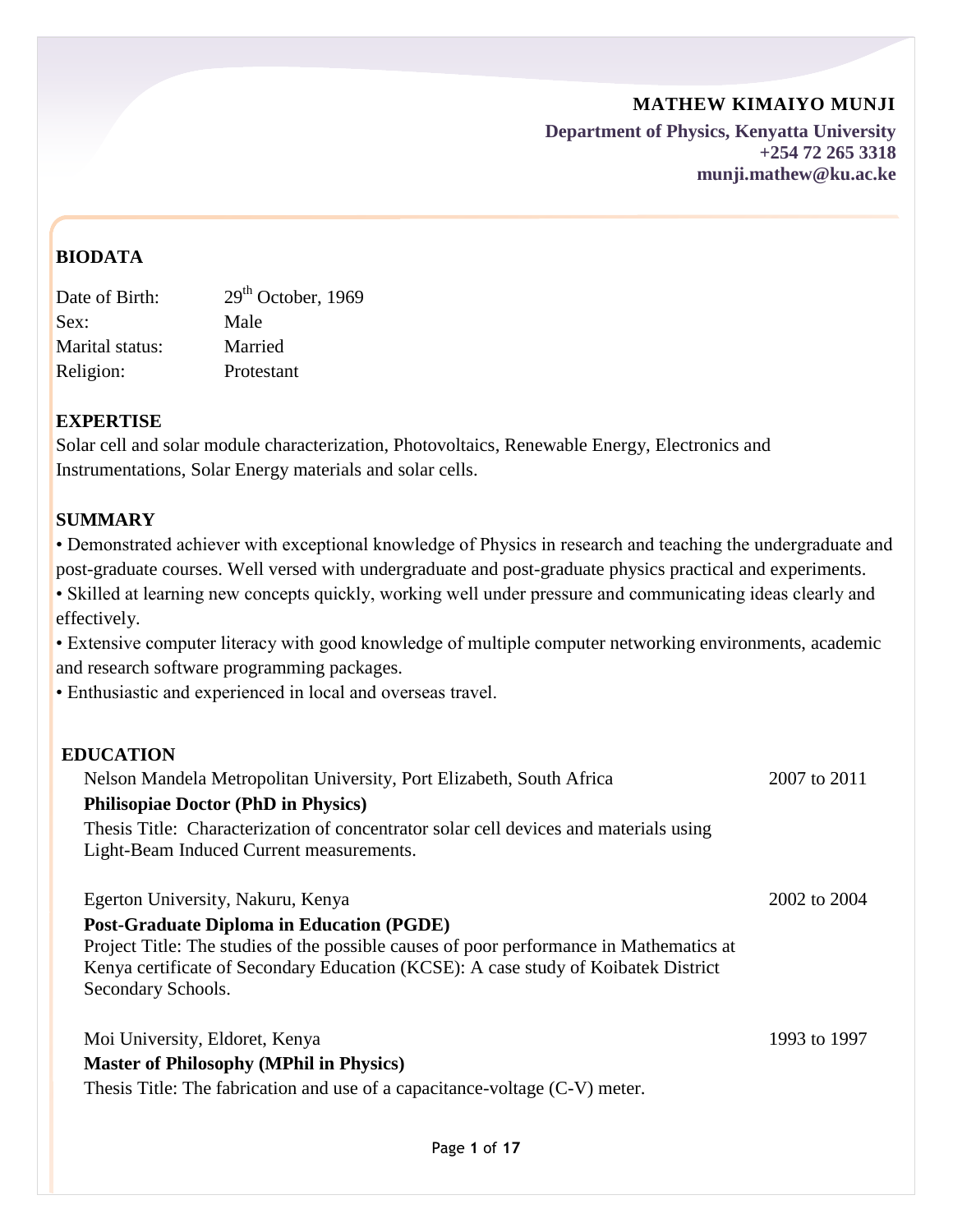**Department of Physics, Kenyatta University +254 72 265 3318 munji.mathew@ku.ac.ke**

| Moi University, Eldoret, Kenya                                                                                              | 1989 to 1992    |
|-----------------------------------------------------------------------------------------------------------------------------|-----------------|
| <b>Bachelor of Science (Bsc)</b>                                                                                            |                 |
| <b>Qualification: Second Class Honours Upper Division</b>                                                                   |                 |
| Subjects: Physics and Mathematics: Area of specialization: Applied Electronics                                              |                 |
| Project Title: The design and construction of a power supply unit to axially excite a $N_2$<br>gas laser.                   |                 |
| Sacho High School                                                                                                           | 1987 to 1988    |
| A Level: Kenya Advanced certificate of Education (KACE)<br>Qualification: Mathematics, Physics and Chemistry 3P 0S 8 points |                 |
| Kabarnet Secondary school                                                                                                   |                 |
| O Level: Kenya certificate of Education (KCE)                                                                               | 1983 to 1986    |
| <b>Qualification: 23 Points DIV II</b>                                                                                      |                 |
| Tiripkatoi Primary School                                                                                                   |                 |
| <b>Certificate of Primary Education (CPE) 28 Points</b>                                                                     | 1976 to 1982    |
| <b>AWARDS</b>                                                                                                               |                 |
| African Lacer Center (ALC) fellowships tenable in South African                                                             |                 |
| Universities and centers of excellence for PhD studies                                                                      | $2007 - 2011$   |
| Nelson Mandela Metropolitan university fellowships for PhD studies                                                          |                 |
| in support of existing fellowships within the university                                                                    | $2007 - 2011$   |
| <b>GOK-Moi University: Master of Philosophy fellowships</b>                                                                 | $1993 - 1995$   |
| UNIVERSITY TEACHING EXPERINCE                                                                                               |                 |
| Department of Physics, Kenyatta University                                                                                  |                 |
| <b>Lecturer and Researcher</b>                                                                                              | 2011 to present |
| Lecture both Post graduates and undergraduates and supervised Msc and PhD thesis                                            |                 |
| Department of Physics, Kenyatta University                                                                                  |                 |
| <b>Tutorial Fellow</b>                                                                                                      | 2006 to 2011    |
| Lecture Undergraduates and supervise undergraduate laboratory experiments                                                   |                 |
| Department of Mathematics and Computer Sciences, Moi University                                                             | 2004 to 2006    |
| Page 2 of 17                                                                                                                |                 |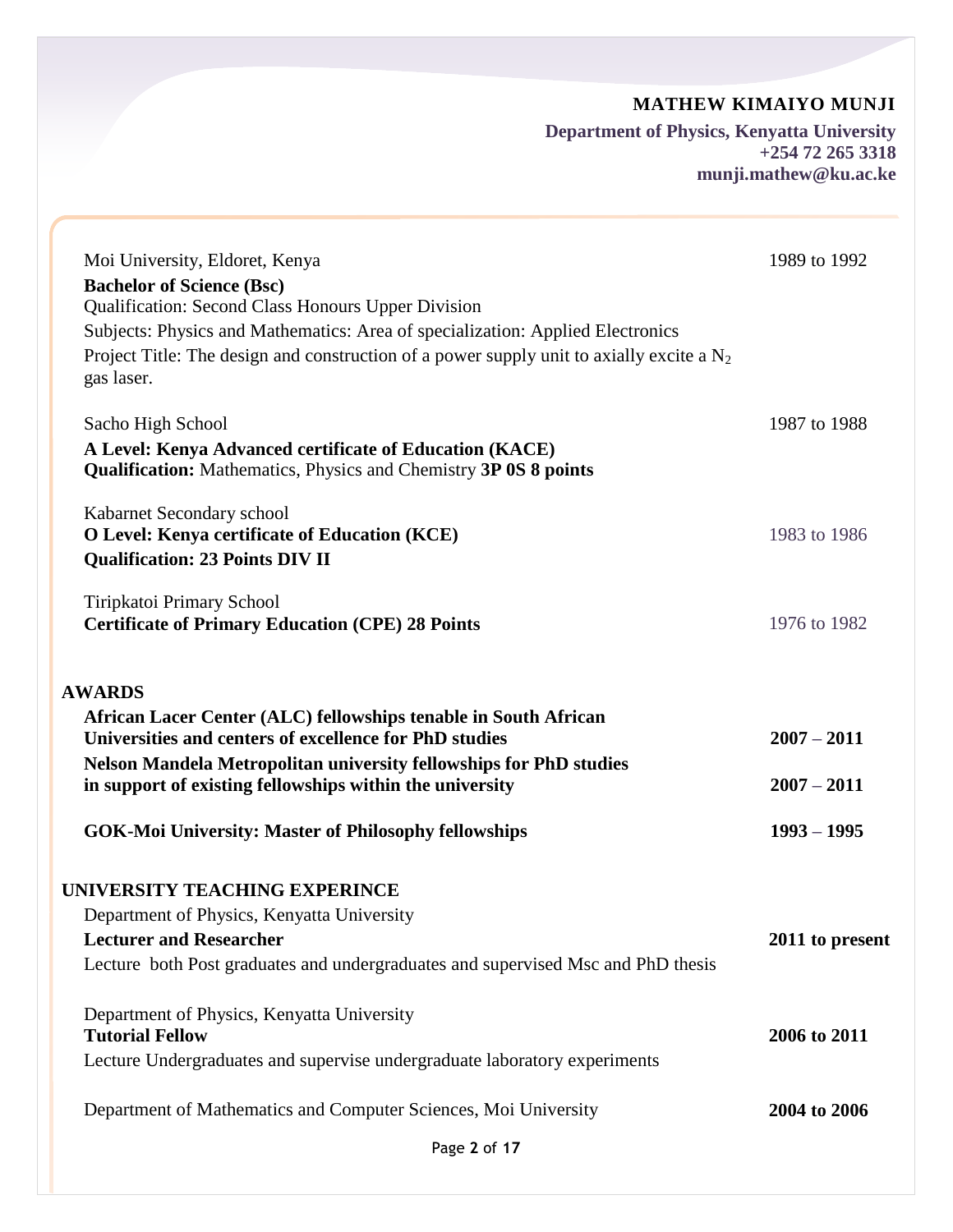**Department of Physics, Kenyatta University +254 72 265 3318 munji.mathew@ku.ac.ke**

| <b>Part-Time lecturer</b><br>Lecture Physics and Electronics units to Computer Science students                                                      |              |
|------------------------------------------------------------------------------------------------------------------------------------------------------|--------------|
|                                                                                                                                                      |              |
| Department of Physics, Moi University<br><b>Part-Time lecturer</b>                                                                                   | 2004 to 2006 |
| Lecture basic Physics and Electronics to Undergraduates                                                                                              |              |
| <b>RELATED TEACHING EXPERINCE</b>                                                                                                                    |              |
| <b>Teacher Service Commission</b>                                                                                                                    |              |
| <b>Graduate Teacher, Torongo Secondary School, Baringo County</b>                                                                                    | 2004 to 2006 |
| Teaching Mathematics and Physics to High school students and prepare them for final<br>KCSE examination. School career master and Examination master |              |
| <b>Teacher Service commission</b>                                                                                                                    |              |
| <b>Untrained Graduate Teacher, Torongo Secondary School, Baringo County</b>                                                                          | 1993 to 2004 |
| Teaching Mathematics and Physics to High School students and preparing them for<br><b>KCSE</b> examinations                                          |              |
| Poror High School                                                                                                                                    |              |
| <b>Untrained Graduate Teacher under School BOG</b>                                                                                                   | 1992 to 1993 |
| Teaching mathematics and Physics                                                                                                                     |              |

## **CARREER HISTORY AND ACCOMPLISHMENTS**

#### **Teaching and Research Kenyatta University, Nairobi, Kenya (Lecturer 2011 to present)**

- Acting chairman, Departmental board of post graduate studies May to August, 2019
- Acting chairman, Department of physics, Kenyatta university for short periods in 2015, 2016, 2017, 2018 and 2019
- Acting chairman, Departmental board of post graduate studies (May to August, 2015) and for short durations in 2014 and 2016
- Appointed member, Train The Trainer (TTT) workshop (2017-2020). A Kenyatta University Neu-Ulm university Germany-Project on applied Entrepreneurship Academy in Renewable Energy
- Member of local organizing committee the  $6<sup>th</sup>$  ICAT workshop held at Kenyatta University in 2014 ( $16<sup>th</sup>$  to  $22<sup>nd</sup>$  November, 2014 at School of Engineering Boardroom)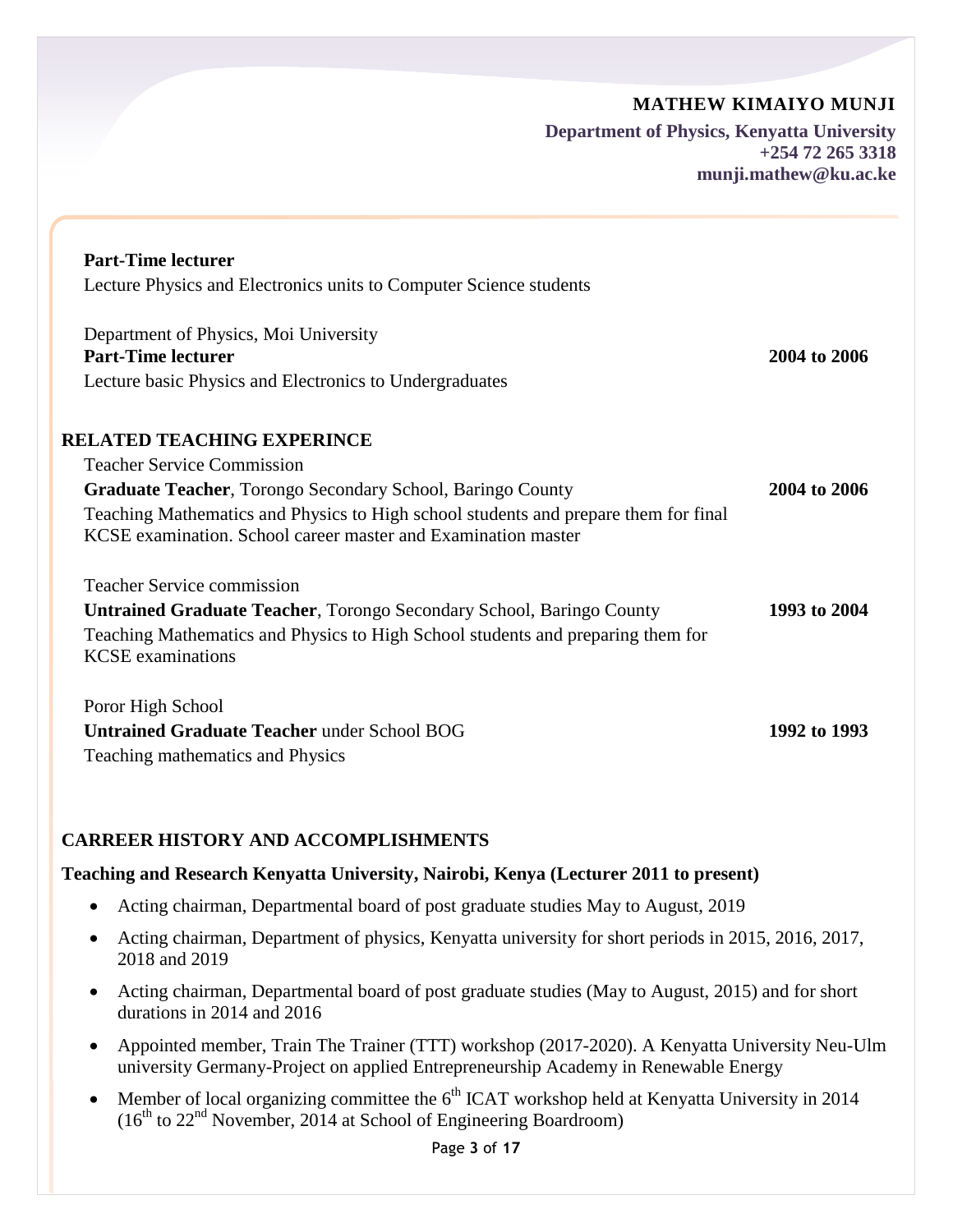**Department of Physics, Kenyatta University +254 72 265 3318 munji.mathew@ku.ac.ke**

- Member of School of Pure and Applied Sciences building committee
- Member of School of Pure and Applied Sciences scientific awareness committee
- Teaching physics courses to both the undergraduates and post graduates students
- Supervise researched thesis for Msc and PhD studies
- Attended student placement meeting at department board of postgraduate committee
- Attended postgraduate research and evaluation seminars
- Physics field trips coordinator.
- Physics First years academic advisor
- Physics First years laboratory director

#### **Teaching and research Kenyatta University, Nairobi, Kenya (Tutorial Fellow 2006 to 2007)**

- Taught physics courses to the undergraduates
- Coordinate and supervise physics experiments to the undergraduates
- Attended student placement meeting at department board of undergraduate committee
- Attended postgraduate research and evaluation seminars

## **Departmental Field trips course coordinator Kenyatta University, Nairobi, Kenya**

- Handled administrative functions of departmental fields trip division catering primarily for the planning and implementing departmental fields trips
- Solicits for departmental fields trip funds from the university
- Organize, plan and administer departmental fields trip in line with departmental academic work and per university field trip policy

## **Part time teaching, Moi university. Eldoret, Kenya.**

Taught physics and electronics course to the undergraduates in the Department of Physics and the Department of Mathematics and Computer Science, specific courses taught were Basic Physics, Physics for Agriculture, Digital Electronics, Microwaves, Semiconductor Physics and Electronics

## **TSC Teaching; Torongo High School, Nairobi, Kenya**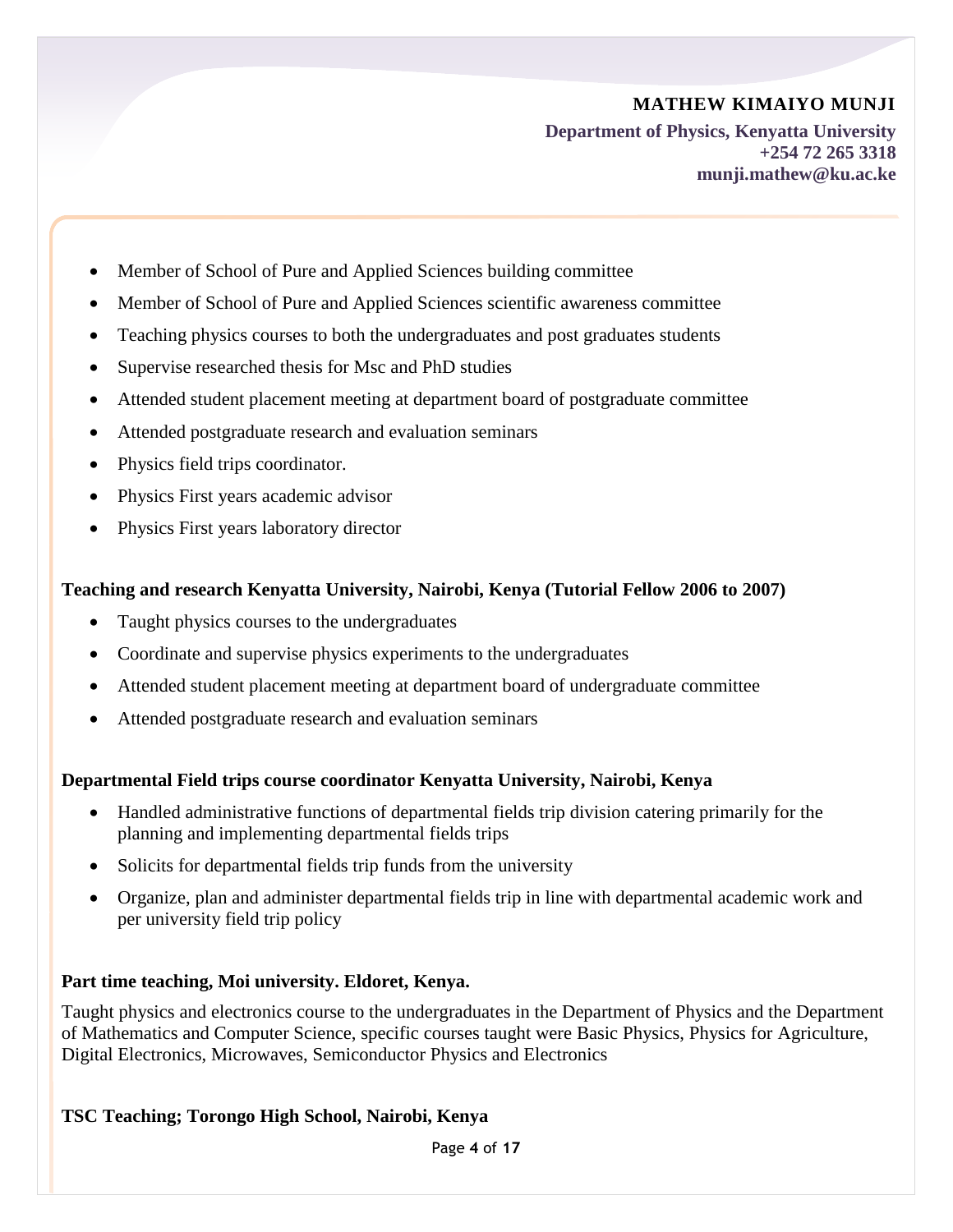**Department of Physics, Kenyatta University +254 72 265 3318 munji.mathew@ku.ac.ke**

- Taught Physics and Mathematics to High School students.
- Prepare students for their final end of course (KCSE) examinations.
- Career and Examination Master; Help, plan and disseminate yearly academic program. Assist and do student placement.

## **PUBLICATIONS AND PAPERS**

- 1. NM Musila, MK Munji, J Simiyu, E Masika, RL Nyenge, (2018) Characteristics of TiO<sub>2</sub> Compact Layer prepared for DSSC application, Traektoriâ Nauki= Path of Science, 4(10) Pp 3006-3012
- 2. Muchiri, K, **Munji, KM**, Mutuku, JN and Wekesa, DW, (2018) Digital To Analog TV Decoder design And Fabrication, IOSR Journal of Electronics and Communication Engineering (IOSR-JECE) e-ISSN: 2278-2834,p-SSN: 2278-8735.Volume 13(5), Pp 23-31 www.iosrjournals.org
- 3. NM Musila, MK Munji, J Simiyu, E Masika, RL Nyenge, (2018) Effect of TiO<sub>2</sub> Compact Layer on DSSC Performance, Traektoriâ Nauki= Path of Science, 4(9) Pp 5001-5008
- 4. Wycliffe Omwansu, **Mathew Munji** and Charles Migwi (2018) Electrically Switchable Nano Crystals-in-Glass Coatings That Dynamically Filter Heat and Light, *International Journal of Thin Films Science and Technology* 7(3):113-121
- 5. Nicholas Musila, **Mathew Munji,** Justus Simiyu, Eric Masika and Raphael Nyenge (2018) Optical Properties and Analysis of OJL Model's Electronic inter-band Transition Parameters of  $TiO<sub>2</sub>$  Films, *Traektoriâ Nauki = Path of Science*. 4(7):3001-3012
- 6. Nyasani, E.I., **Munji K.M**., Mukuru, S.A., Lenatha, M.A. and Nyabuga D. (2018) Wind Energy assessment as a potential alternative energy source in Kisumu city in Kenya. *World Journal of Engineering Research and Technology* 4:75-104
- 7. P.N. Onkundi, **K.M. Munji**, D.B. Bem and B. Muthoka (2018**)** Effect of Deposition Parameters on Optical and Electrical Properties of SnO<sub>2</sub>:Al Thin Films Prepared by Spray Pyrolysis Technique for Optoelectronic Devices**.** *International Journal of Thin Films Science and Technology* 7(1):25-33
- 8. Nelson Mugambi, **Mathew Munji**, Robinson Musembi, John Gitonga and Geoffrey Gitonga (2017) Optical Characterization of  $Sn_xSe_y$ :  $SnO_2-Ni$  Prepared by Spray Pyrolysis for Photovoltaic Application, *American Journal of Materials Science*, 7(6):240-249
- 9. Cliff Orori Mosiori, Robert Magare, **Mathew Munji** (2017) Impact of Annealing Thin Films In(OH)xSy grown by Solution Technique, *Traektoriâ Nauki = Path of Science*. 3(7):3.1-3.8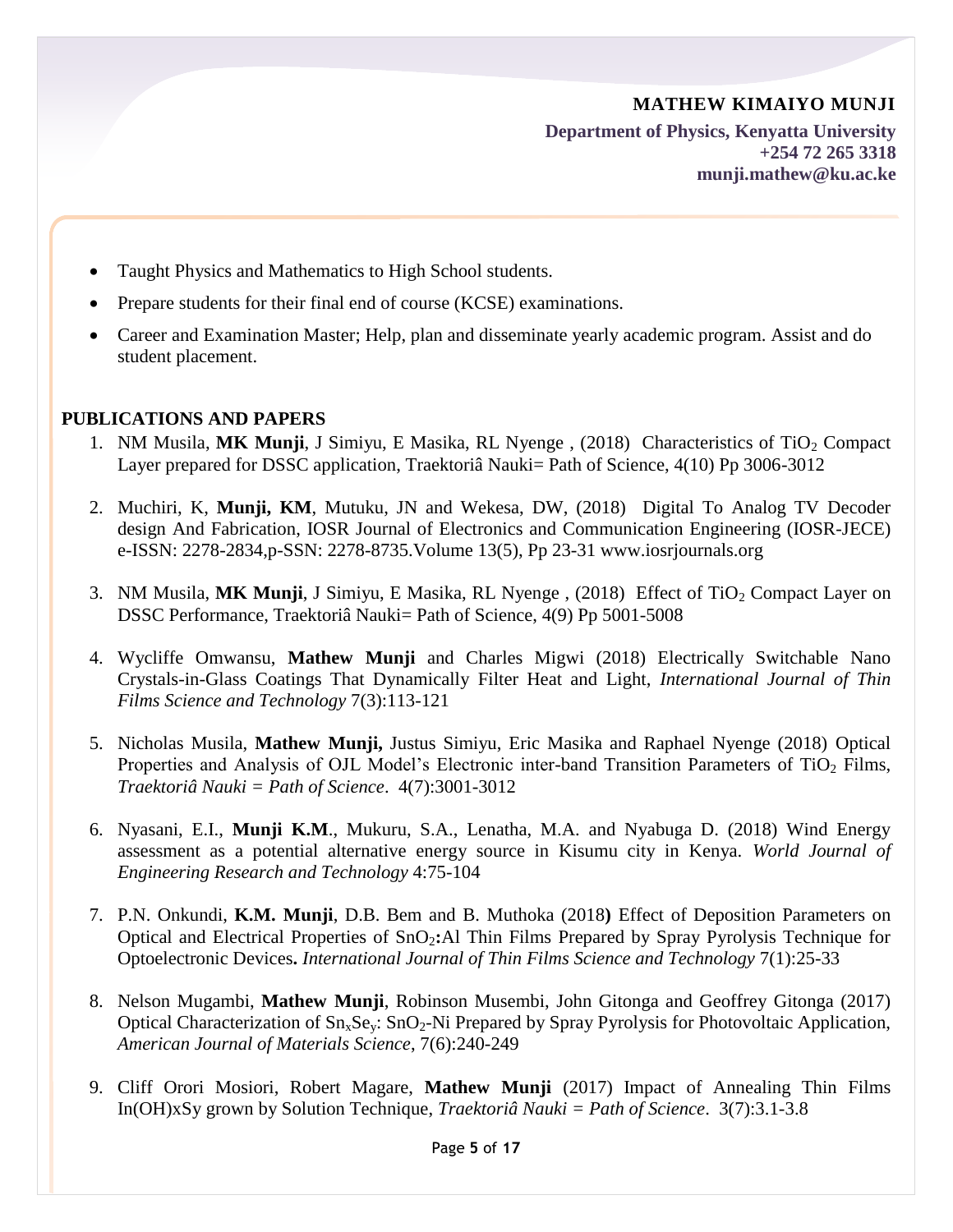**Department of Physics, Kenyatta University +254 72 265 3318 munji.mathew@ku.ac.ke**

- 10. John Gitonga, **Mathew Munji**, Robinson Musembi, Nelson Mugambi and Geoffrey Gitonga (2017) Effect of Substrate Temperature on the Optical Properties of  $Sn_xSe_v/ZnO:$  Al P-N Junction Solar Cell, *American Journal of Materials Science*, 7(6):250-257
- 11. W. Okullo, E.E. van Dyk, F. J. Vorster, **M. K. Munji,** W. J. Alistoun (2017) Maximum Power Point Tracking Algorithm Performance Assessment of Grid-Assist Photovoltaic System, *International Journal of Scientific and Engineering Research* 8(12):358-362
- 12. Geoffrey Gitonga Riungu, **Mathew Munji**, Robinson Musembi, Nelson Mugambi and John Gitonga (2017) Optical Characterization of  $Sn_xSe_y / SnO_2$ : Co P-N Junction Deposited by Spray Pyrolysis for Photovoltaic Application, *American Journal of Materials Science*, 7(6):258-265
- 13. Opiyo S.O., **Munji M.K**., Njoroge W.K., Makori N.E. and Obare B.M. (2016) Electrical Characteristics of Zn Doped In<sub>2</sub>Se<sub>3</sub> Thin Films for Phase Change Memory (PRAM) Applications, *American Journal of Condensed Matter Physics* 6(2):21-26
- 14. Mosiori C.O., **Munji K.M.**, Maera J. and Magare R.O. (2015) Modeling transfer of electrons between energy states of an electrolyte and CdS thin films using Gerischer model, *Engineering International* 3:35-44
- 15. Patrick Mwinzi Mwathe, Robinson Musembi, **Mathew Munji**, Francis Nyongesa, Benjamin Odari, Walter Njoroge, Bernard Aduda and Boniface Muthoka (2015) Effect of Annealing and Surface Passivation on Doped SnO<sub>2</sub> Thin Films Prepared by Spray Pyrolysis Technique, *Advances in Materials*, 4(3):51-58
- 16. N. Kwarikunda, E.E. van Dyk, F.J. Vorster, W. Okullo and **MK**. **Munji**, (2014) Application of LBIC measurements for characterization of triple junction solar cells, *Physica B*, 439:122-125
- 17. Patrick Mwinzi Mwathe, Robinson Musembi, **Mathew Munji**, Benjamin Odari, Lawrence Munguti, Alex Alfred Ntilakigwa, John Nguu, Bernard Aduda and Boniface Muthoka (2014) Influence of surface passivation on optical properties of spray pyrolysis deposited Pd-F:SnO<sub>2</sub>. *International Journal of Materials Science and Applications,* 3(5):137-142
- 18. Patrick Mwinzi Mwathe, Robinson Musembi, **Mathew Munji**, Benjamin Odari, Lawrence Munguti, Alex Alfred Ntilakigwa, Julius Mwabora, Walter Njoroge1, Bernard Aduda and Boniface Muthoka (2014) Surface passivation effect on  $CO_2$  sensitivity of spray pyrolysis deposited Pd-F: SnO<sub>2</sub> thin film gas sensor, Advances in Materials; 3(5): Pp 38-44
- 19. Shikali Collins, **Munji Mathew** and Ambusso Willis (2014) Radionuclide Content of Sands Used for Construction in Kakamega County, Kenya and Associated Indoor Radon Diffusion Fluxes, *Journal of*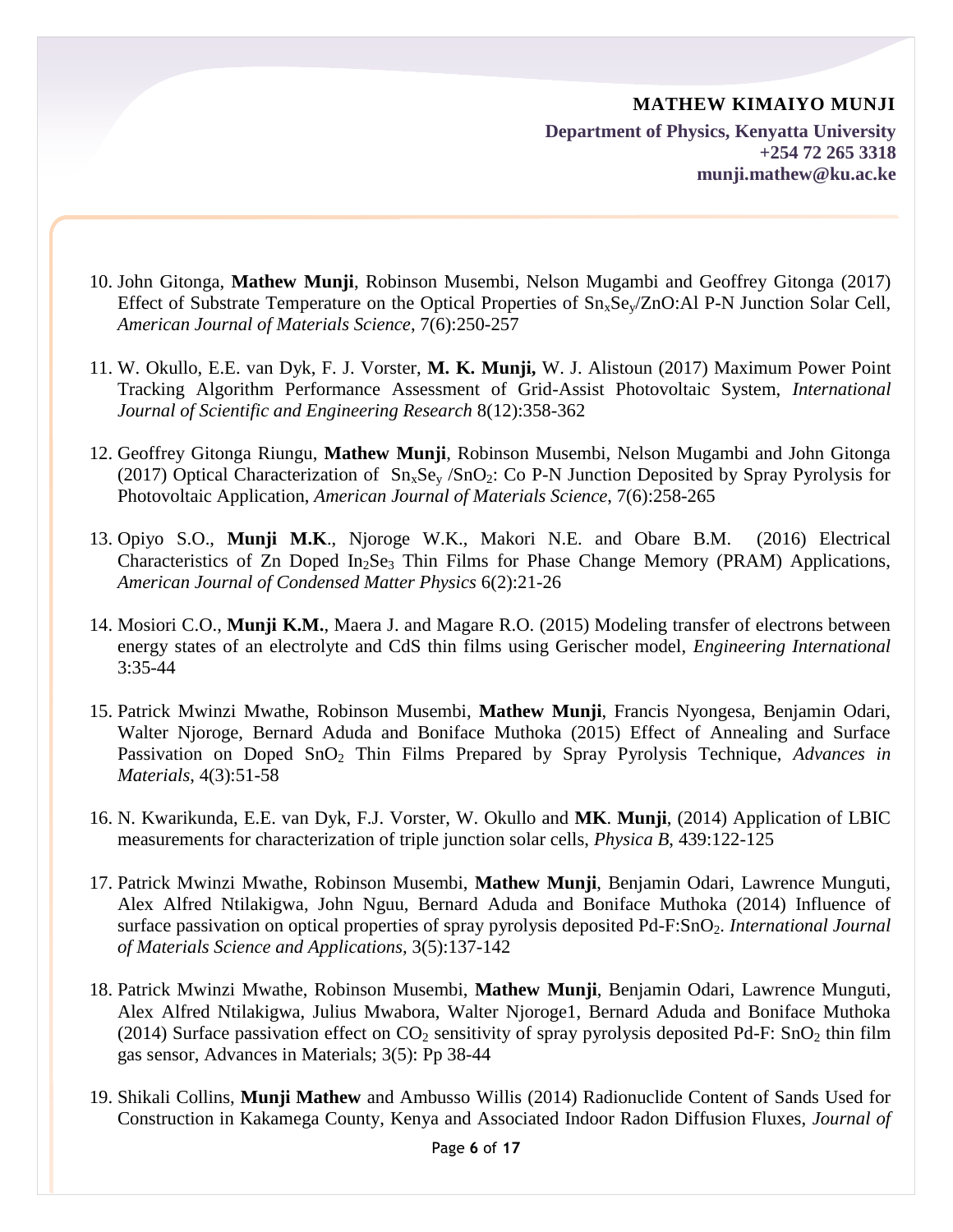*Environment and Earth Science,* 4:123-128

- 20. Patrick Mwathe, Robinson Musembi, **Mathew Munji**, Victor Odari, Lawrence Munguti, Alex Ntilakigwa, John Nguu and Boniface Muthoka (2014) Effect of Surface Passivation on Electrical Properties of Pd-F:SnO<sup>2</sup> Thin Films Prepared by Spray Pyrolysis Technique. *Coatings,* 4:747-755
- 21. B.A. Butler, E.E. van Dyk, F.J.Vorster, W.Okullo, **M**.**K**.**Munji** and P.Booysen (2012) Characterization of a low concentrator photovoltaics module, *Physica B*, 407(10):1501-1504.
- 22. R.D. Schultz, F.J. Vorster, **M**.**K**. **Munji** and E.E. van Dyk (2011) *Analysis of degradation of CPV cells using solar light beam induced current measurement*, in the proceeding of European Materials Research Society (EMR-S) Nice France, 9th-13th May, 2011.
- 23. W. Okullo, **M**.K. **Munji**, F. J. Vorster and E.E. van Dyk, (2011) Effects of spectral variation on the device performance of copper indium diselenide and multi-crystalline silicon photovoltaic modules, *Solar Energy Materials and Solar Cells,* 95(2):759 – 764.
- 24. **M**.**K**. **Munji**, W. Okullo, E.E. van Dyk, and F.J. Vorster (2009) Local device parameter extraction of a concentrator photovoltaic cell under solar spot illumination, *Solar Energy Materials and Solar Cells*, 94:(12):2129–2136
- 25. **M**.K. **Munji**, E.E. van Dyk, and F.J. Vorster (2009*) Inhomogeneities in silicon-based back-contact concentrator photovoltaic devices*, In the Proceeding of the 24<sup>th</sup> European Union Photovoltaic and Solar Energy Conference, vol. 24:717–720.
- 26. **M**.**K**. **Munji**, E.E. van Dyk, and F.J. Vorster (20090 Experimental analysis and modeling if the I–V characteristics of photovoltaic solar cells under solar spectrum spot illumination, *Physica B*, 404(22):4457–4460.

#### **Conferences Attended**

- 1. IM Kwembur, EE van Dyk, JI Crozier, FJ Vorester, RM Dix-Peek and **MK Munji**, Assessment of Photovoltaic module degradation using Eletroluminescence and other optical techniques,  $10<sup>th</sup>$  ALC student workshop, STIAS Wallenberg research center, Stellenbosch University, South Africa, (December, 2017)
- 2. The first young scientist MSSEESA conference on material science and Solar cell technology. United Kenya Club, Nairobi,  $27<sup>th</sup>$  to  $30<sup>th</sup>$  November, 2013
- 3. **MK Munji**, W Okullo, EE van Dyk, FJ Vorster, Inaugural conference on nanotechnology and material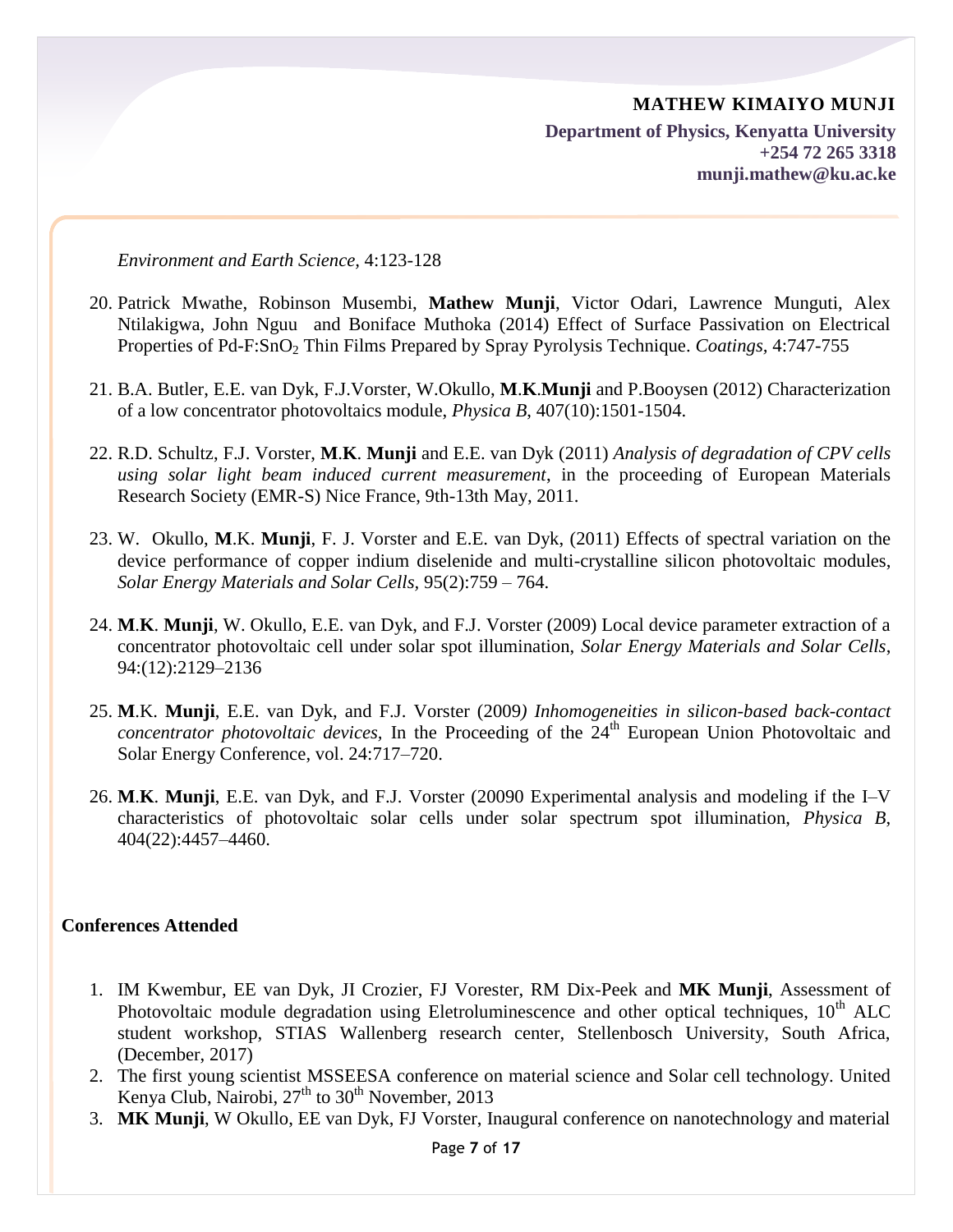science development in Kenya, Kenyatta University Conference Center, Kenyatta University, Kenya (July, 2012)

- 4. **MK Munji**, W Okullo, EE van Dyk, FJ Vorster, Solar cell parameter extraction from illuminated current-voltage data using particle swarm optimization, 55th South Africa Institute of Physics Conference, CSIR, Pretoria, South Africa  $27<sup>th</sup>$  Sept, to  $4<sup>th</sup>$  Oct, 2010
- 5. **MK Munji,** W Okullo, EE van Dyk, FJ Vorster, Variation of device parameters of multi-crystalline silicon solar cells on defects regions, 55th South Africa Institute of Physics Conference, CSIR, Pretoria, South Africa,  $27<sup>th</sup>$  Sept, to  $4<sup>th</sup>$  Oct, 2010
- 6. **MK Munji**, W Okullo, EE van Dyk, FJ Vorster, Solar cell parameter extraction from spot illuminated light beam induced current data, 3rd ALC student symposium, Zevenwacht wine estate, South Africa,  $23^{\text{rd}} - 26^{\text{th}}$  September, 2010
- 7. **MK Munji**, EE van Dyk, FJ Vorster, Inhomogeneities in silicon-based back-contact concentrator photovoltaic devices, 24th European Union Photovoltaic Solar Energy conference (EUPVSEC), 1<br>Hamburg, Germany, 20th-26<sup>th</sup> September, 2009
- 8. **MK Munji**, EE van Dyk, FJ Vorster, Analysis of back point-contact silicon cell maps from Solar-Light Beam Induced Current (S-LBIC) measurement, 54th South Africa Institute of Physics Conference, UKZN, South Africa, 6th-11th July, 2009
- 9. **MK Munji**, M. Mwamburi, EE van Dyk, FJ Vorster, Application of an algorithm for extraction of electrical parameters of multi-crystalline silicon solar cells, 2nd ALC student symposium, Kariega game reserve, South Afric, 2th-5<sup>th</sup> July, 2009
- 10. **MK Munji**, EE van Dyk, FJ Vorster, Experimental analysis and modeling of the I-V characteristics of photovoltaic solar cells under solar spectrum spot illumination, Conference on Photonic materials, Mabula game reserve, South Africa, 23<sup>rd</sup> - 25<sup>th</sup> March, 2009
- 11. **MK Munji**, EE van Dyk, FJ Vorster, Laser Beam Induced Current analysis of surface defects and grain boundaries in Edge defined Film-fed Growth silicon solar cell, 1st ALC student symposium, Kariega game reserve, South Africa,  $7<sup>th</sup> - 9<sup>th</sup>$  May, 2008

## **Papers presented in Conferences**

- 1. IM Kwembur, EE van Dyk, JI Crozier, FJ Vorester, RM Dix-Peek and **MK Munji**, Assessment of Photovoltaic module degradation using Eletroluminescence and other optical techniques,  $10<sup>th</sup> ALC$ student workshop, STIAS Wallenberg research center, Stellenbosch University, South Africa, (December, 2017)
- 2. N Kwarikunda, EE van Dyk, FJ Vorster, W Okullo and **MK Munji**, Integrating spectral measurements into solar light beam induced current (S-LBIC) measurements.
- 3. N Kwarikunda, EE van Dyk, FJ Vorster, W Okullo and **MK Munji**, Application of LBIC measurements for characterization of triple junction solar cells, 5th Conference on Photonic Materials, Kariega Game Reserve, South Africa (May 2013).
- 4. P Kinyua, R J Musembi and MK Munji, Stability Monitoring of  $Sn_xSe_v/ZnO:Sn$  solar cells prepared by resistive evaporation , ANSOLE Mini-Symposium in Kenya, University of Nairobi, Kenya (May, 2013)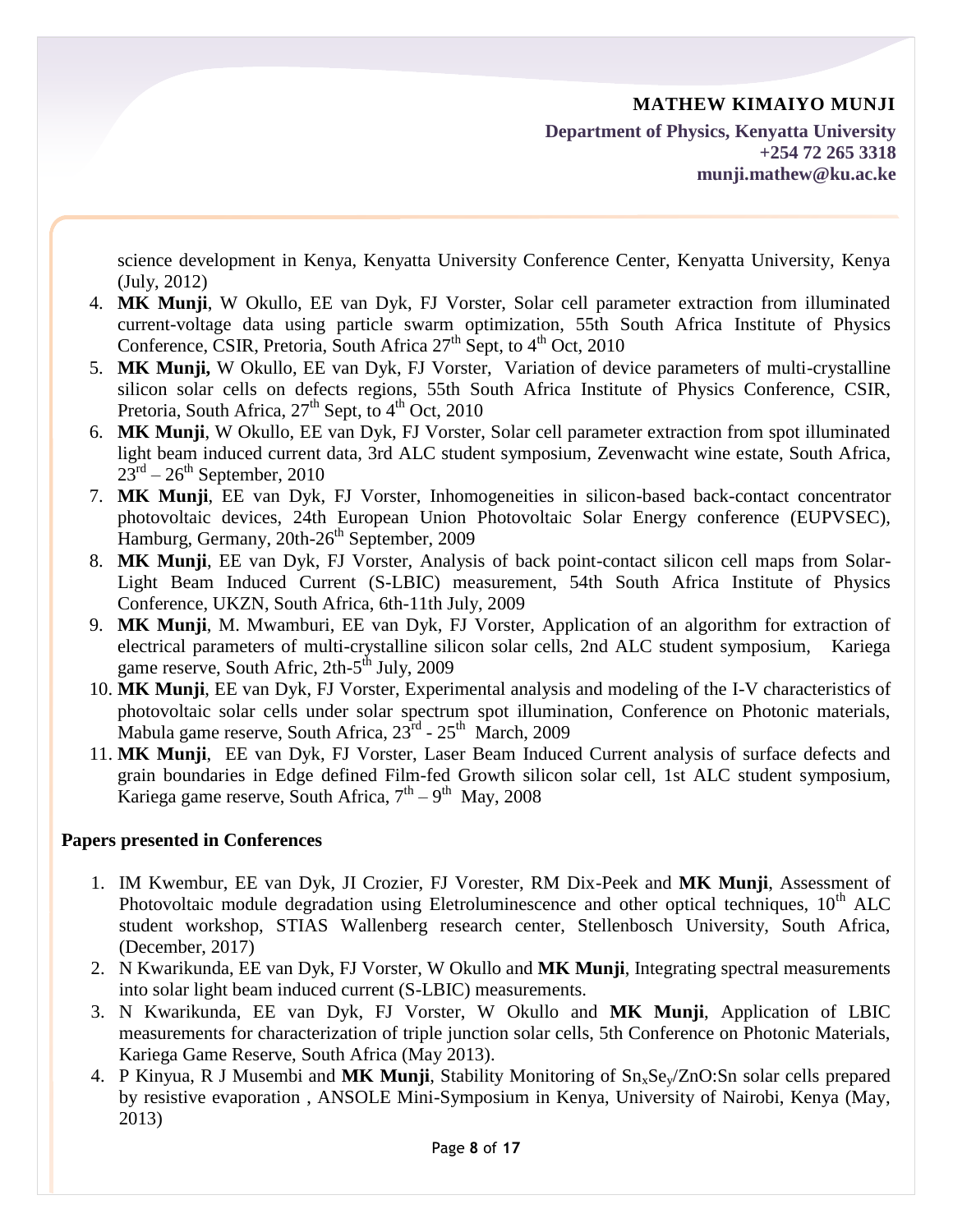**Department of Physics, Kenyatta University +254 72 265 3318 munji.mathew@ku.ac.ke**

- 5. N. Kwarikunda, E.E. van Dyk, F.J. Vorster, W. Okullo and **M.K. Munji**, Integrating spectral measurements into solar light beam induced current (S-LBIC) measurements.  $5<sup>th</sup>$  ALC student workshop, Hotel Safari, Windhoek, Namibia (November, 2012)
- 6. W Okullo, **MK Munji**, EE van Dyk, FJ Vorster, Analysis of Degradation of CPV Cells using Laser Beam Induced Current Measurements, 4th African Laser Centre Student Workshop, Zevenwacht Wine Estate, Stellenbosch, South Africa (November 2011).
- 7. R.D. Schultz, F.J. Vorster, **M.K. Munji** and E.E. van Dyk, Analysis of degradation of CPV cells using solar light beam induced current measurement, European Materials Research Society (EMR-S) conference, Nice France, 9th-13th May, 2011.
- 8. BA Butler, EE van Dyk, FJ Vorster, **MK Munji**, W Okullo, P Booysen Characterization of a Low Concentrator Photovoltaics Module 4th Conference on Photonic Materials, Kariega Game Reserve, South Africa (May 2011).
- 9. W Okullo, **MK Munji**, EE van Dyk, FJ Vorster, Spectral characterization of photovoltaic devices, 55th South Africa Institute of Physics Conference, CSIR, Pretoria, South Africa 27<sup>th</sup> Sept, to 4<sup>th</sup> Oct, 2010
- 10. EE van Dyk, BA Butler, FJ Vorster, **MK Munji**, W Okullo, P Booysen, Characterization of a low concentrator photovoltaic module, 55th South Africa Institute of Physics Conference, CSIR, Pretoria, South Africa  $27<sup>th</sup>$  Sept, to  $4<sup>th</sup>$  Oct, 2010
- 11. W Okullo, **MK Munji**, EE van Dyk, FJ Vorster, Characterization of CIGS and mc-Si photovoltaic modules, 3rd ALC student symposium, Zevenwacht wine estate, South Africa,  $23^{rd} - 26^{th}$  September, 2010

## **POSTGRADUATE THESIS SUPERVISON AND EXAMINATION**

**Thesis supervision**

#### **PHILOSOPAE DOCTOR PhD in Material Science**

#### **Graduated 2019**

1. Musila Nicholas Muendo, I84/32270/2015, Characterization and efficiency improvement studies of TiO2based dye-sensitized solar cells

## **PhD supervision from 2016 to present**

- 1. Muchira Irene Wanjiku, I84/32275/2015, Crystallization kinetics and structural properties of In-Se-Bi thin films for reversible phase change memory (PRAM) applications
- 2. Makunda Crucifixa Maloba, I84/32274/2015, Optical and electrical characterization of poly (3,hexylthiophene): phenyl (carbon60butyric acid methylester polymer blends doped with hexagonal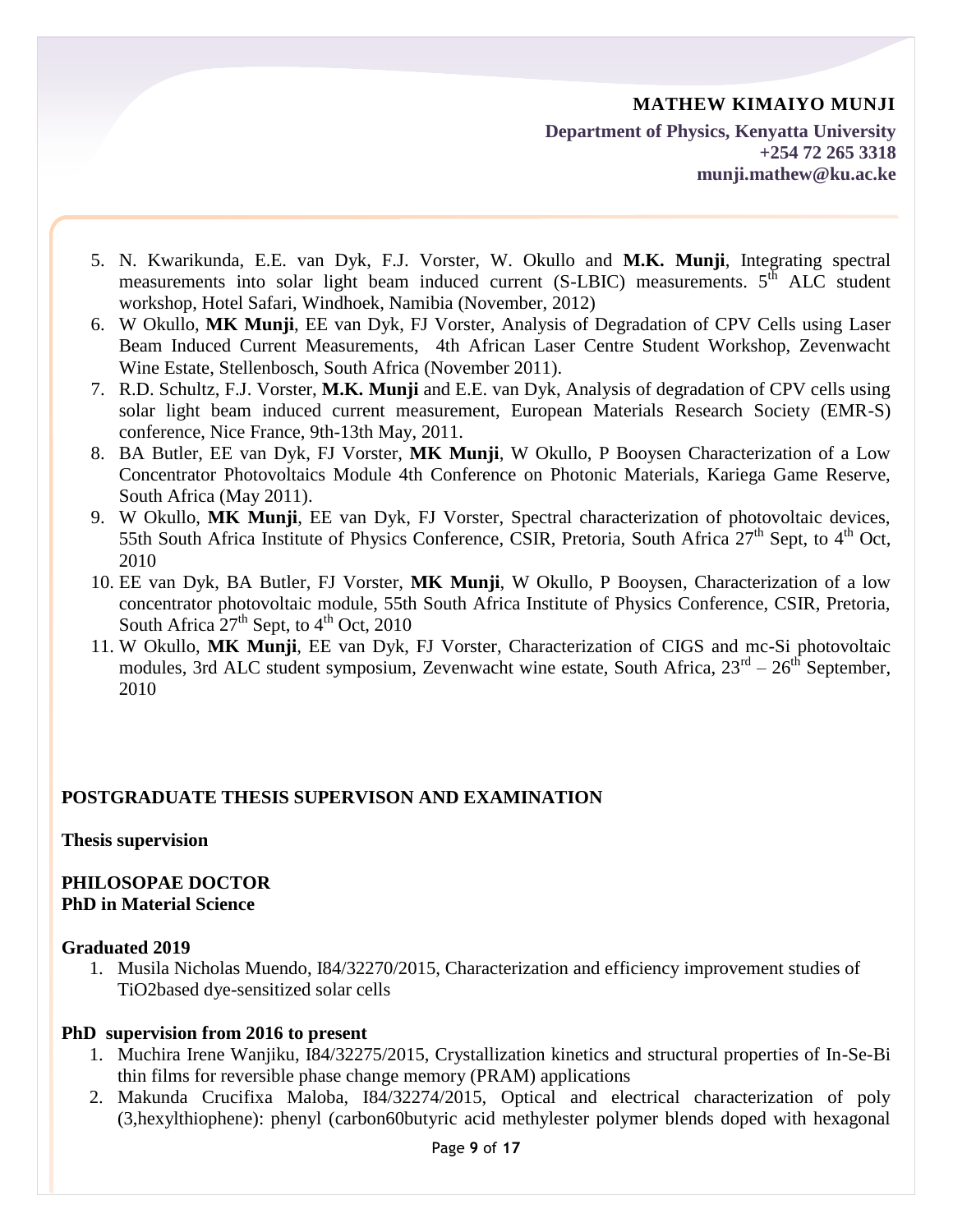**Department of Physics, Kenyatta University +254 72 265 3318 munji.mathew@ku.ac.ke**

boron nitride for solar cell applications

3. Nyakundi Evans Makori, I84/32281/2015, Effects of deposition pressure on optical and thermalelectric of Nitrogen doped tin selenide thin film prepared by thermal evaporation

Co-Promoter

1. Kwembur Mokwo Isaac: (2017 – Present) Nelson Mandela University, South Africa,

## **MASTER DEGREE Msc (Physics), Msc (Materials Science) and Msc (Electronics and Instrumentation)**

#### **Graduated 2019**

- 1. Nyakiti Kevin Ochieng, I56/CE/22395/2010, Investigating characteristization of SnSe-ZnS:Al p-n junction thin film for solar cell application
- 2. Kabaraka James Otieno,  $156/22402/2010$ , Influence of i-ZnO buffer layer on Cu<sub>2</sub>O-ZnO:Al p-n junction for solar cell applications
- 3. Chumo K. Cosmas, I56/CE/14136/2009, Optical and Electronic Characterization of CuS and CdS:B Thin Films For Solar Cell Application
- 4. Kineene Miriam M., I56/23514/2011, Synthesis and characterization of Niobium Oxide Thin Film for DSSC Application
- 5. Majau Agriphina Mugure, I56/24240/2013, Design and fabrication of an autonomous line follower robot capable of picking and dropping objects from one point to another
- 6. Nafuna Elizabeth Wanyonyi, I56/CE/24489/2012, A novel synthesis and characterization of dyes in TiO2 matrix for low cost solar energy conversion
- 7. Magare Aondo Douglas, I56/27970/2014, Design and analysis of micro-strip antenna for 2.4GHz applications
- 8. Omwoyo Jared Gisemba, I56/CE/24509/2012, Characterization of Cu2S/SnO2:F P-N junction for solar cell applications
- 9. Otieno Philip Jeremia,  $156/CE/22396/2010$ , Investigating the optical and electrical properties of Cu<sub>2</sub>O and ZnS:Al thin films for solar cell applications

#### **Graduated 2018:**

- 1. I56/CE/22400/2010, Duke Ateyh Oeba, Electrical and optical characterization of Cu4SnS<sup>4</sup> and CdS:B thin films for photovoltaic applications
- 2. I56/20406/2012, Magare O. Robert, Fabrication and Characterization of  $TIO_2/In(OH)_xS_y/SnS$ Composite ETA Solar Cell
- 3. I56/CE/22398/2010, Edward Omuga Ntambo, Study of SnS and  $Cd<sub>x</sub>Zn<sub>1-x</sub>S$  Thin Film Deposited by Spray Pyrolysis for Photovoltaic Applications
- 4. I56/CE/28336/2013, Ndwiga Nicholus Kariuki, Design and construction of a PIC microcontrollerbased five degree of freedom robotic arm using servo-motors
- 5. I56/CE/26623/2011, Irungu Moses Kahura, Design and fabrication of a microcontroller based smart door lock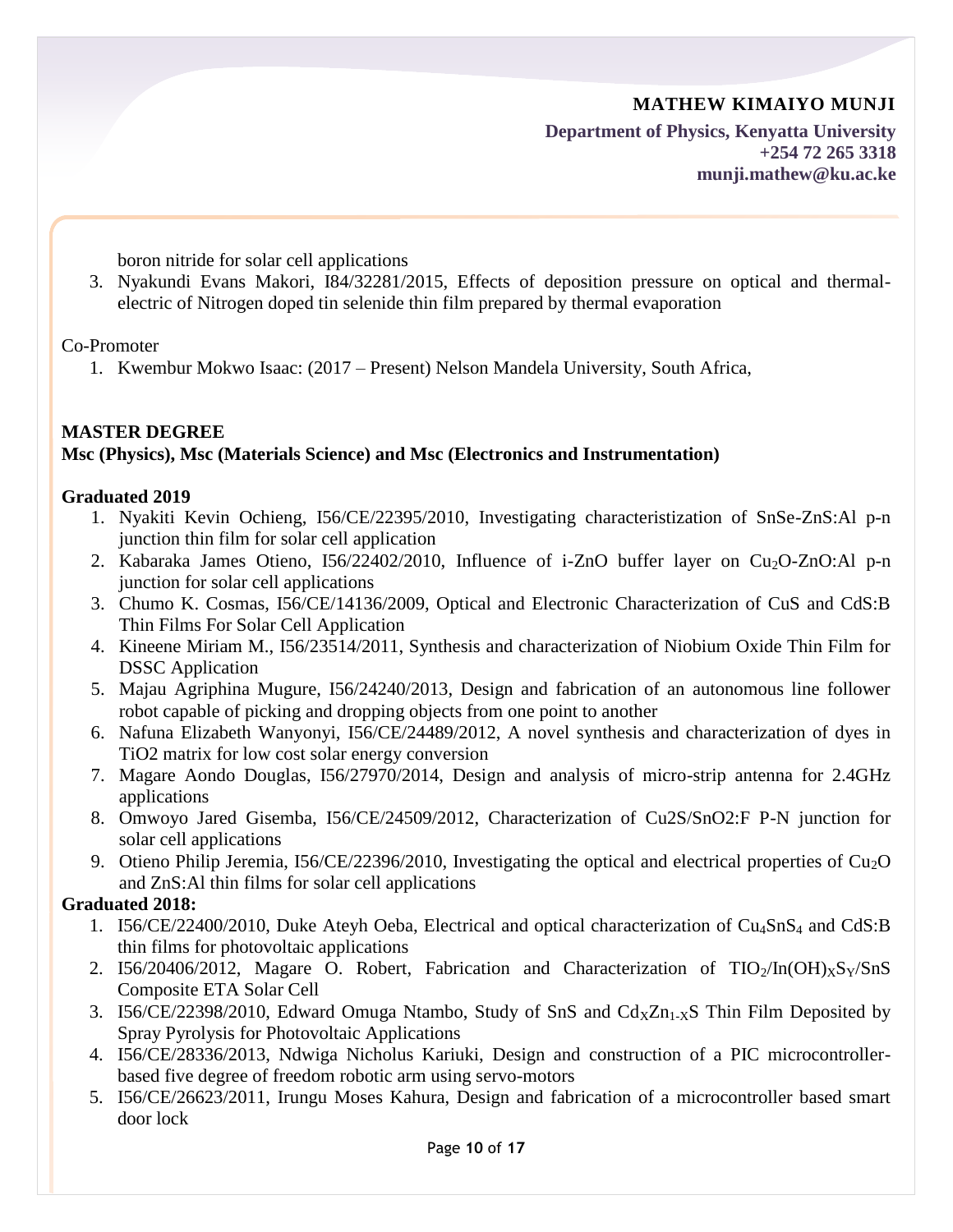**Department of Physics, Kenyatta University +254 72 265 3318 munji.mathew@ku.ac.ke**

# **Graduated 2017:**

- 1. I56/CE/11000/2006, Andrew Yotui Chepyegon, Sound compression by modified discrete cosine transform: the MP3 coding standard
- 2. I56/CE/22773/2010, Kennedy Muchiri, A Simple Manual Digital to Analogue Decoder Design for Analogue TV Reception
- 3. I56/CE/26186/2011, Ephantus Nyaga Njeru, Characterization of  $Cd_xSe_{1-x}S/Cu_2S$  p-n Junction for Solar Cell Application Prepared by Chemical Bath Deposition Method
- 4. I56/CE/26613/2011, Omwansu O. Wycliffe, Solution-based Fabrication of  $Ni_xOTi_{1-x}/CeO_2-TiO_2$ Nanostructured Thin Film for Energy-efficient Applications in Smart Window

# **Graduated 2016:**

- 1. I56/CE/22377/2010, Obare Benard Mosoti, Characterization of  $Cu_xN_y$  and CdO:Al thin films for solar cell applications
- 2. I56/CE/22416/2010, Mogunde Charles Moraro, Optical and electrical characterization of  $Cd_xSe_{1-x}$  and  $Cu<sub>2</sub>S$  thin films for solar cell application
- 3. I56/CE/26184/2011, Kang'ethe Michael, Optical, Electrical and Structural Analysis of  $Cd_{1-x}Fe_{x}S/CuS$ p-n Junction for Solar Cell Application
- 4. I56/CE/26617/2011, Mugambi Nelson, Characterization of Tin Selenide : Nickel-doped Tin Prepared by Spray Pyrolysis for Photovoltaic Application
- 5. I56/CE/25987/2011, Gitonga John Mbae, Analysis of Optimized Deposition Temperature of ZnO:Al Thin Films on  $Sn_xSe_v/ZnO:$  Al p-n Junction Solar Cell
- 6. I56/CE/26614/2011, Riungu Geoffrey Gitonga, Characterization of SnxSey:SnO2-Co p-n Junction Deposited by Spray Pyrolysis for Photovoltaic Application
- 7. I56/21149/2010, Nyasani Eric Isaboke, Wind energy assessment as a potential alternative energy source in Kisii and Kisumu towns in Kenya

# **Graduated 2015:**

- 1. I56/CE/22404/2010, Opiyo Samwel Olaka, Investigating effect of Zn doping on  $In_2S$ e<sub>3</sub>thin film for phase change random access memory (PRAM) applications
- 2. I56/CE/22374/2010, Patrick Mwinzi Mwathe, Effect of surface passivation on doped tin (IV) oxide thin films for gas sensor application
- 3. I56/7707/2002, Francis Mwaura Ng'ang'a, Measurements and evaluation of radio frequency radiation at cellular base station
- 4. I56/CE/22378/2010, Njeru Elosy Gataka, Performance evaluation of silicon based photovoltaic modules found in the Kenyan market
- 5. I56/21439/2012, Josephat Waithuki Kariuki, Analysis of Microstrip Antenna Using Arbitrarily Shaped Patches Having Similar Surface Area
- 6. I56/CE/20980/2010, Nyangaresi P. Onkundi, Characterization of SnO2:Al-ZnO:Al p-n Junction Deposited by Spry Pyrolysis Technique for LED Application

# **Graduated 2014:**

- 1. I56/14298/2009, Nyaga Peter Kinyua, Stability monitoring of  $Sn_xSe_y/ZnO:Sn$  solar cell prepared by resistive evaporation method
- 2. I56/CE/22375/2010, Mukere Moffat Kiruthu, Sizing a standalone photovoltaic electrical solar system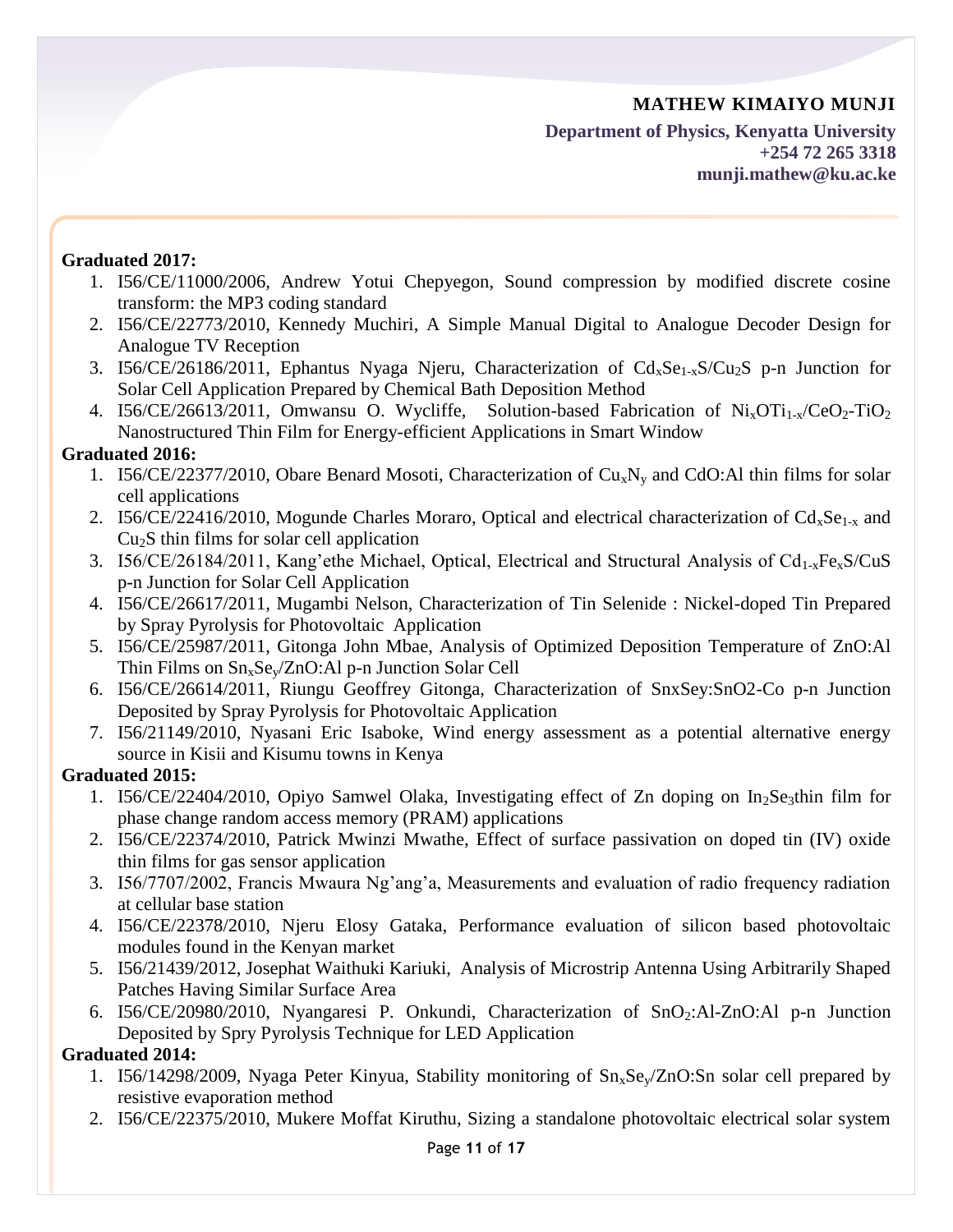**Department of Physics, Kenyatta University +254 72 265 3318 munji.mathew@ku.ac.ke**

for domestic consumption

3. I56/23507/2011, Musila Nicholas Muendo, Characterization of low cost TiO2based dye-sensitized solar cell prepared by screen printing method

#### **Graduated 2013**

- 1. I56/20426/2010, Morko Kwembur Isaac, Design and fabrication of current-voltage curve meter for electrical characterization of photovoltaic modules
- 2. I56/CE/15221/2008, Collins Shikali Ndega , Radionuclide content of sands used for construction Dr. W. Ambusso Graduated in in Kakamega and associated indoor radon diffusion doses
- 3. I56/CE/22385/2010, Nyaga Muriithi Symon, System sizing of solar energy requirement for an 'alldirect current' standalone telecommunication system

# **On Going Projects and thesis supervision**

Msc (Physics), Msc (Materials Science) and Msc (Electronics and Instrumentation)

- 1. Onyango Edwin, I56/CE/14132/2009, Increasing the Efficiency of the Dye-Sensitized Solar Cells by Incorporating Imidazolium Salts
- 2. Kirui Geoffrey Kipkemoi, I56/20422/2010, Analysis of Effect of Substrates on the Radiation of Rectangular Microstrip Antenna Array of Various Patch Sizes
- 3. Sarah Aseda, I56/20404/2012, Reduction of Errors Caused by Cross-Polarization In A Microchip Antenna
- 4. Shikambe R. Tsisambo, I56/CE/14120/2009, Optical and Electrical Characterization of  $Cd_xNi_{1-x}S$  and  $Sb<sub>2</sub>S<sub>3</sub>$ Thin Film for Photovoltaic Applications
- 5. Ndonye Sally Mutheu, I56/CE/23512/2011, Effects of Substrate Deposition Temperature on the Properties of  $Sn_xSe_y/ZnO:Sn$  Thin Film Solar Cells
- 6. Muchangi Philip M. M., I56/CE/26172/2011, Effect of Deposition Temperature on the Properties of Al Doped  $SnO<sub>2</sub>$  in  $Sn<sub>x</sub>Se<sub>v</sub>-SnO<sub>2</sub>: Al p-n Junction Solar Cell$
- 7. King'ang'i James Mwiti, I56/CE/22372/2010, Characterization of CuO/ZnO:Al P-N junction for solar cell application
- 8. Ongeri Evans Machuki, I56/CE/26169/2011, Characterization of  $CuO<sub>2</sub>/SnO<sub>2</sub>:F P-N$  Junction for Solar Cell Applications
- 9. Okinyi Dennis Ombagi, I56/CE/24511/2012, Characterization of SnS/SnO<sub>2</sub>:Sb P-N junction for solar cell applications
- 10. Wekesa Evelyne Nafula, I56/CE/24513/2012, Investigation of temperature effect on hydrothermal synthesized nanoparticles Dye Sensitized Solar Cell
- 11. Kereu Shem, I56/24958/2013, Optical and electrical characterization of ZnS:In /CuS thin films grown by CBD technique for solar cells
- 12. Lydiah M. Kinari, I56/CE/26629/2011, Analysis of SnO<sub>2</sub>:F/ZnO Nano composite for Gas Sensing Application
- 13. Kisavi Peter Kioko, I56/CE/28363/2013, Design and fabrication of an adaptive sensor control device
- 14. Mirriam Mumbua Muema, I56/27930/2014, Analysis of optical and electrical properties of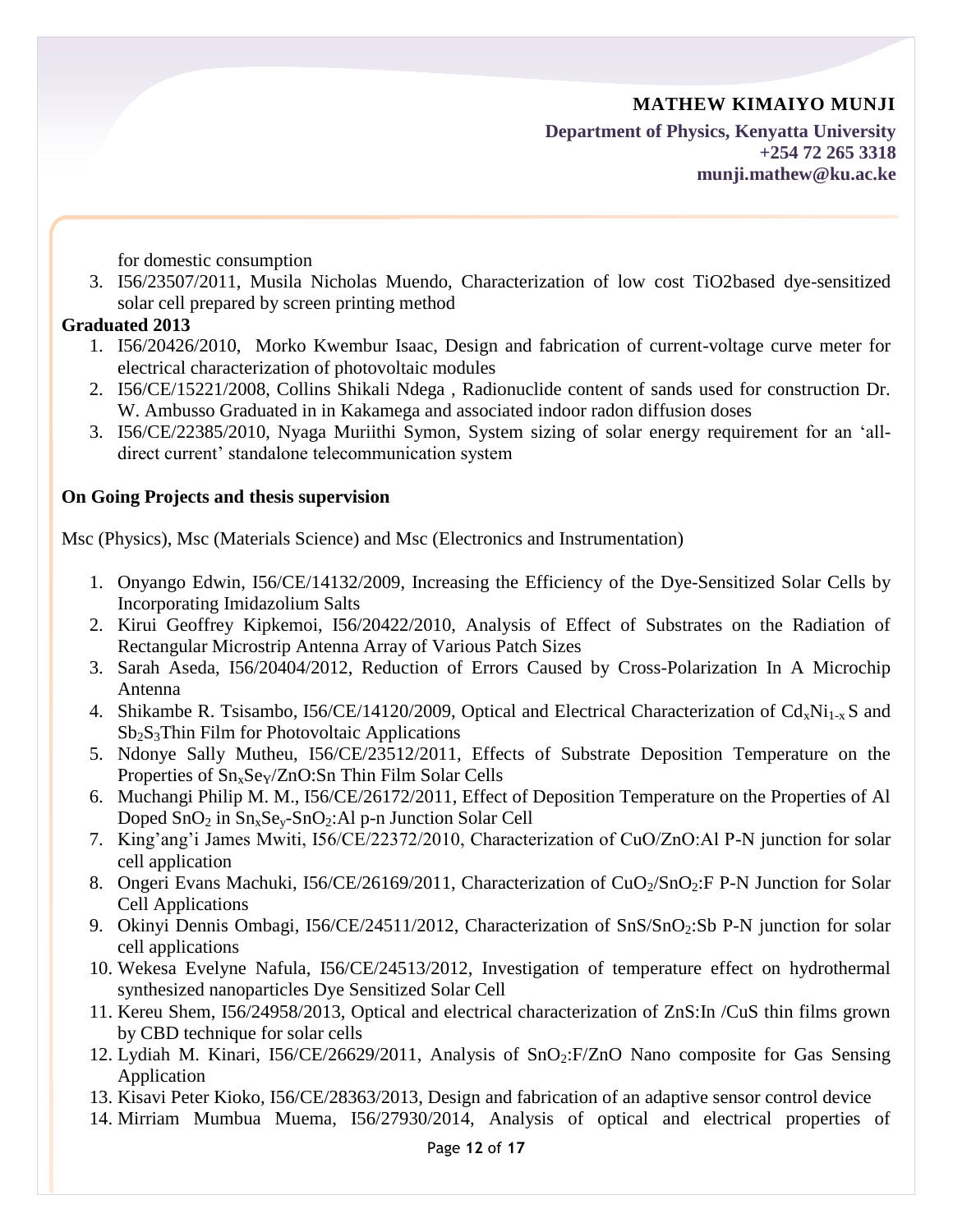**Department of Physics, Kenyatta University +254 72 265 3318 munji.mathew@ku.ac.ke**

 $CuO/SnO<sub>2</sub>:F$  nanocomposite for carbon monoxide gas sensor application

- 15. Nyaga Janeleah Wanja, I56/CE/28337/2013, Design of a microcontroller based home access system using a GSM module
- 16. Mwoha Paul Irungu, I56/CE/28332/2013, Design and construction of a microcontroller-based human audial noise monitoring system
- 17. Ontita Zachariah Monda, I56/CE/24517/2012, Fabrication and characterization of SnS-SnO2:F P-N junction for solar cell applications
- 18. Nyabuto Achuka Denis, I56/CE/28333/2013, Optical and electrical characterization of  $Sb_2S_3$  and  $In_2O_3$ :Sn thin films for photovoltaic applications prepared by solution growth technique
- 19. Gichuru Martin Gitonga, I56/30742/2015, Optical and electrical characterization of ZnO/TiO<sup>2</sup> based dye-sensitized solar cell

# **Thesis Examination**

#### **Internal Examiner (Msc)**

- 1. Muchira Irene Wanjiku, I56/20423/2010, Crystallization kinetics of  $In_xSe_y$  thin films for phase change memory (PRAM) applications
- 2. Augustine Ketko, I56/CE/14118/2009, Effect of petroleum products spillage on environment
- 3. Benard Riro Morumbwa, I56/10991/2006, Fabrication of portable spectrometers to investigate optical properties of thin film
- 4. Masinde T. Sangura, I56/15645/2005, Multivariate chemo-metric analysis of radionuclide and heavy metal fluxes in shore sediment at port Victoria, Kenya
- 5. Ogaro Elijah Nyakang,o, I56/CE/10992/2006, Phase shifting diffraction interferometer for absolute calibration of optical flats
- 6. Mose Rose Gesare, I56/CE/11459/2008, Design and fabrication of a substrate holder controlled using Lab View validated by deposition of  $Cu<sub>x</sub>N$
- 7. Murori Francis Kamau, I56/CE/14134/2009, Design and fabrication of computer based metal detection system for security applications
- 8. Shivachi Newton Shuma, I56/CE/14110/2009, Design and fabrication of a microcontroller based carbon monoxide monitoring and mapping system using GPS technology
- 9. Munguti Lawrence Kioko, I56/CE/10994/2006, Characterization of Sn<sub>x</sub>Se<sub>y</sub>/ZnO:Sn P-N junction for solar cell applications
- 10. Mosiori Cliff Orori, I56/12236/2009, Electrical and optical characterization of  $Cd<sub>x</sub>Zn<sub>1-x</sub>S$  and PbS thin films for photovoltaic applications
- 11. Mbithi Nelson Matheka, I56/CE/11500/2007, Mechanical properties and thermal degradation of blends of bitumen and cellulose
- 12. Otieno George Were, I56/CE/10382/2007, Mechanical, diffusion and degradation properties of blends of cellulose and recycled low density polyethylene
- 13. Kamau Charles Muthui, I56//CE/11177/2007, Nitrogen doping effect on tin-selenium thin films from phase change memory applications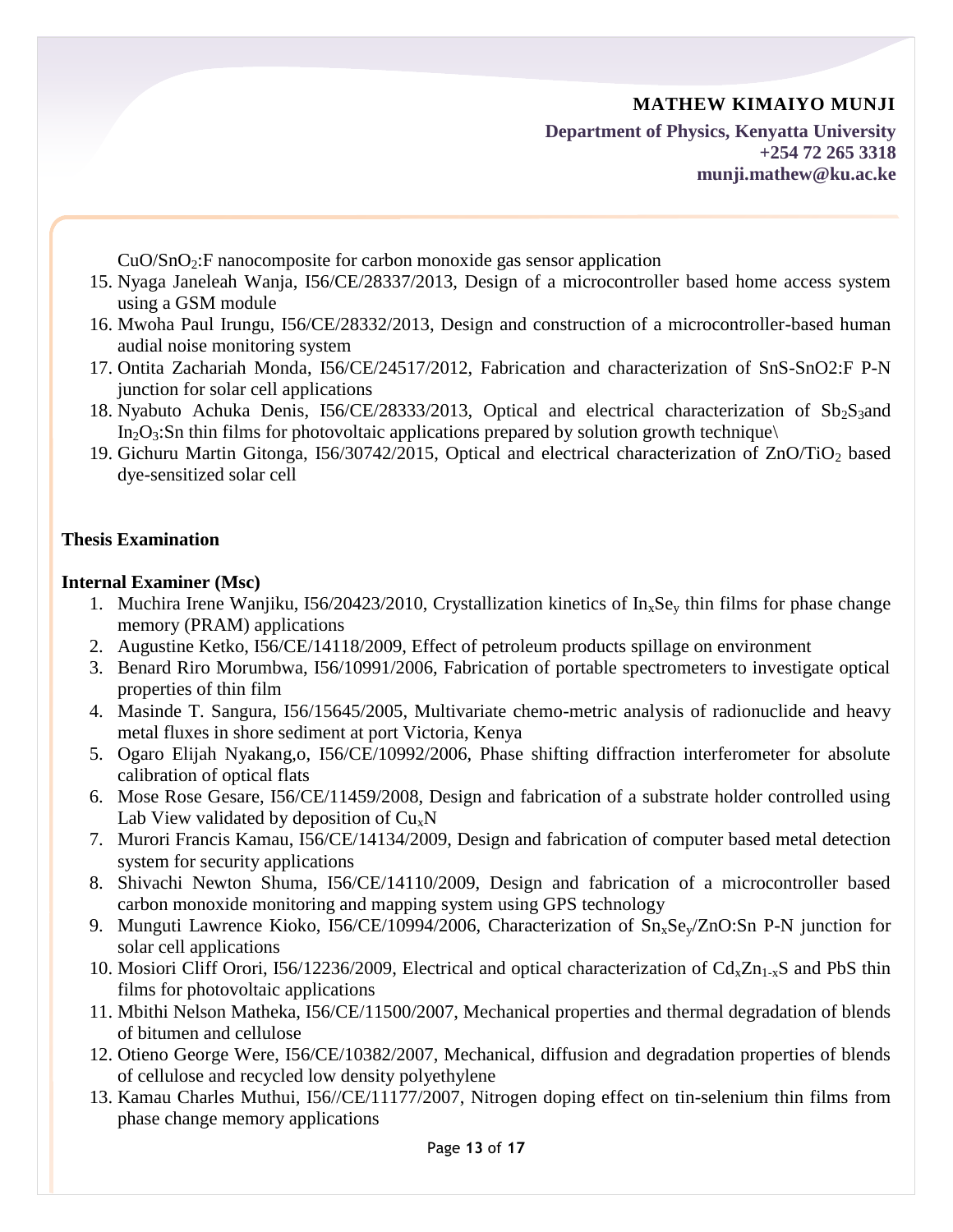**Department of Physics, Kenyatta University +254 72 265 3318 munji.mathew@ku.ac.ke**

- 14. Korir Patrick Kiprono, I56/CE/11186/2007, Mechanical, diffusion and degradation behaviour of polypropylene and cellulose blends
- 15. Moustapha Kassim, I56/CE/11420/2007, Magnetic studies of iron ore mineral deposits in Mbeu area, Meru county
- 16. Dorcus Nthoki Mulumba, I56/CE/15669/2005, Study and design of a mobile phone-based route prediction optimizer for a security application
- 17. Elijah Daniel Okelo, I56/CE/11179/2007, Gamma ray spectrometry analysis of the naturally occurring radionuclides in sand samples from sand mines on the shores of lake Victoria in Migori county, Kenya
- 18. Stanley Kibet Kitur, I56/CE/15635/2005, Design and fabrication of general aperture coupled microstrip antennas with arbitrarily shaped apertures
- 19. Mwenda Dickson Kinyua, I56/CE/10490/2008, Interferometric analysis of the cellophane sheet for broad band application in phase retardation
- 20. Nyakundi Makori Evans, I56/CE/11486/2008, Characterization of SnSe-CdO:Sn P-N junction for solar cell applications
- 21. Vincent Onyancha Abuga, I56/CE/15208/2008, Geophysical investigation of Mbeu iron ore deposit in Meru county using gravity method
- 22. Mutunga J. Mutungi, I56/CE/22274/2012, Assessment of Natural Radioactivity Concentration Levels in Geological Samples Collected in Selected Areas in Makueni County
- 23. Njoroge David Kimemia, I56/24956/2013, Fabrication and characterization of a graphite dispersed Titanium Dioxide Solid Solar Cell
- 24. Margaret Mwaura Muria. Performance of a Double Reflector Solar Box Cooker with Phase Change Material heat storage unit
- 25. Ombati Dennis, I56/CE/23417/2012, Geophysical investigation in Rongo gold mining area in Migori county using resistivity method
- 26. Kago James Ndungu, I56/CE/28347/2013, Elastic scattering of electron by Barium atom using distorted wave method
- 27. Keng'werere Joshua Mose , I56/CE/10899/2008, Design and fabrication of a dual-resistive evaporation system controlled using Lab-View
- 28. Kamau Samuel Githira, I56/26190/2011, Effects of *aspergillus niger* on Mechanical, Diffusion and Thermal Degradation Properties of Low Density Polyethene
- 29. Wekunda B. Z. Buya,  $156/13090/2005$  In<sub>x</sub>Se<sub>Y</sub> Alloy Thin Films For Phase Change Random Access Memory (Pram) Applications
- 30. Kimonyi Shadrack Muthoka, I56/20369/2010, Design of an Automatic Intelligent Room Light Controller with Bidirectional Counters for Energy Efficiency Application
- 31. Choge Hillary Kirwa, I56/CE/15629/2005, Optical and Electrical Characterization of  $ZnSe-Cu<sub>x</sub>O<sub>v</sub>$ Thin Films for Solar Cell Applications.
- 32. Kamunde Karimi Betty, I56/24516/2012, Assessment of radiation exposure levels associated with sand used for construction in Tharaka region, Tharaka-Nithi county
- 33. Mwangi Peter Ngugi, I56/24955/2013, A low cost water meter system based on global system for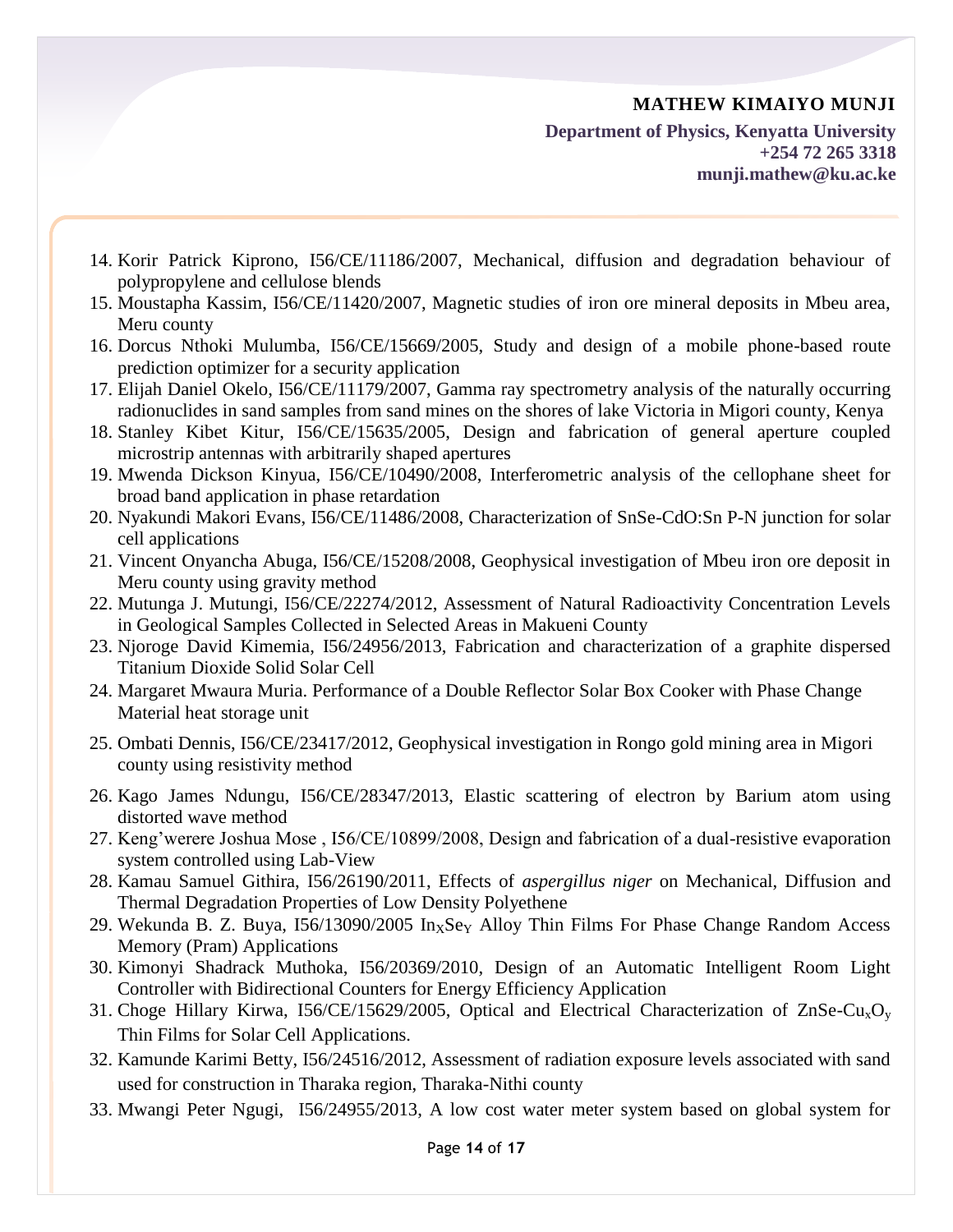**Department of Physics, Kenyatta University +254 72 265 3318 munji.mathew@ku.ac.ke**

mobile communication

- 34. Vincent Onyango Othieno Nunda Agutu, I56/CE/23526/2011, Effect of exchange and absorption potential in the distorted wave calculation of electron impact excitation of auto ionizing state of rubidium
- 35. Joseph Ayieta Warega, I56/CE/24502/2012, Geothermal prospection of Ol Karia dome areas in Naivasha, Nakuru county using gravity method

## **External Examiner**

- 1. Awany Denis, 2012/HD13/685U, Energy Yields of Selected Photovoltaic Modules of Different Technologies in Kampala, Uganda. Msc. Makerere University, Uganda, 2015
- 2. Baira John, 2009/HD13/15588U, Device Performance Parameter Extraction from I-V Characteristics of Selected Photovoltaic Modules in Ugandan Market, Msc. Makerere University, Uganda, 2013
- 3. Obbo Moses, 2012/HD13/681U, Development of a Low Cost Large Area Laser Beam Induced Current System. Msc, Makerere University, Uganda, 2015
- 4. Okello Alex, 2008/HD13/13500U, Performance Evaluation of Poly-Crystalline Silicon Photovoltaic Modules in the Ugandan Market, Msc. Makerere University, Uganda, 2013
- 5. Lucian John-Ross Bezuidenhout, On characterization of photovoltaic device parameters using light beam induce current measurement, Msc. Nelson Mandela Metropolitan University, South Africa, 2014
- 6. Nicholas Kwarikunda: On the characterization of solar cells using light beam induced current measurements. PhD, Nelson Mandela Metropolitan University, South Africa, 2015.

## **Concepts papers and funding Proposals written**

- 1. **Principal Investigator (Kenya side)** on *Large Area Laser Beam Induced Current characterization of photovoltaic modules*. CSIR NATIONAL LASER CENTRE / DST ALC RESEARCH GRANT, 2011 to present. Renewable annually.  $2020/2021$  grant was R93,100 KES578,100 @R1 = KES6.21
- 2. Member and Researcher in the departmental material science research group. The Department of Physics and in particular the Materials Science research group was competitively selected as a African Host University (AHU) to Partnership for skills in Applied Sciences, Engineering and Technology (PASET) Regional Scholarship and Innovations Fund (RSIF)
- 3. **Principal Investigator (Kenya side)** on *Large Area Laser Beam Induced Current characterization of photovoltaic modules*. CSIR NATIONAL LASER CENTRE / DST ALC RESEARCH GRANT, 2011 to present. Renewable annually. 2019/2020 grant was  $R70,200$  KES491,400 $\omega$ R1 = KES7
- 4. **Principal Investigator (Kenya side)** on *Correlation of opto-electric properties of photovoltaic modules with outdoor performance.* The project on the correlation of opto-electric properties of photovoltaic (PV) modules with outdoor performance, deals with important aspects of PV device characterization. The key objective of the proposed collaboration is to extend the knowledge base of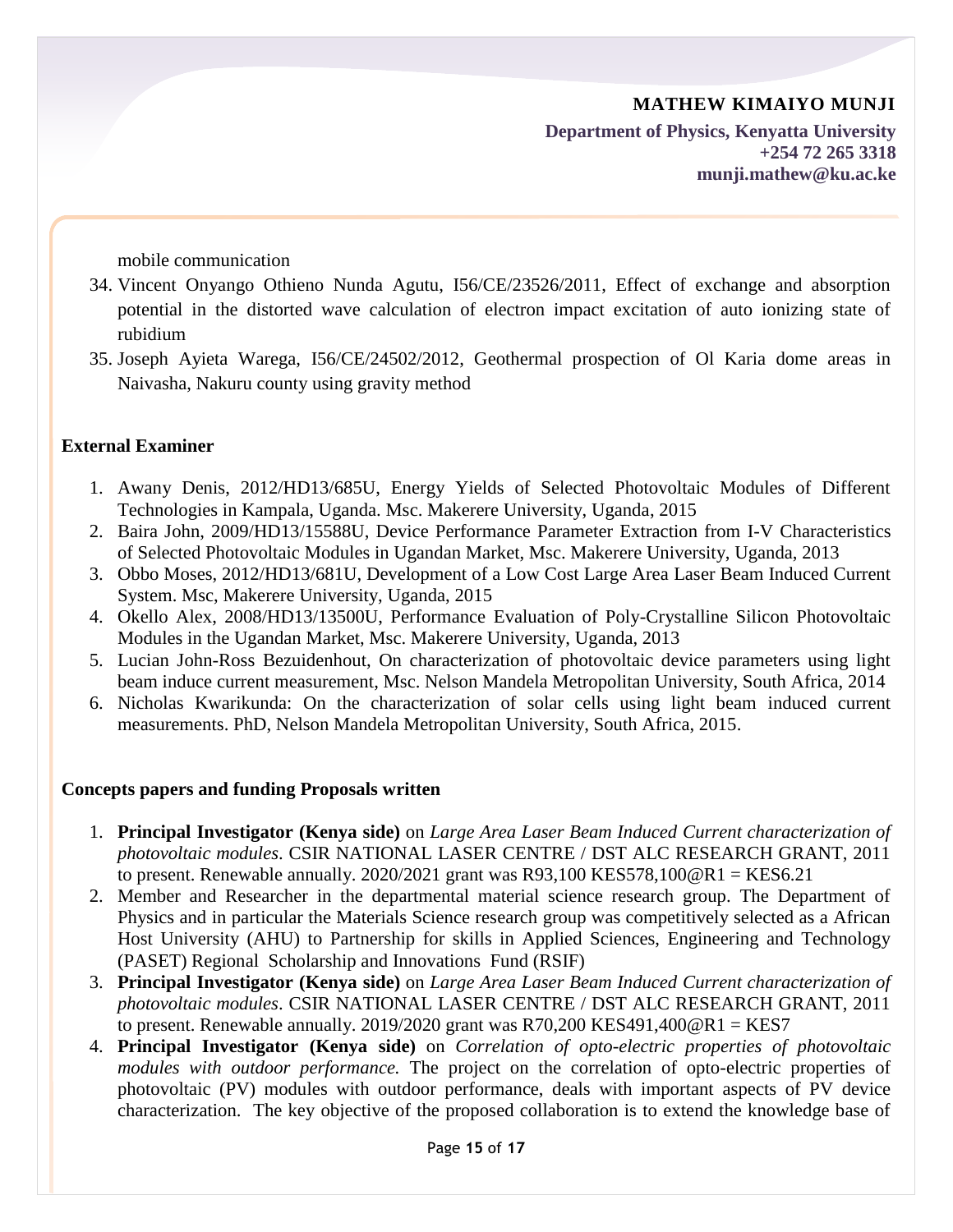**Department of Physics, Kenyatta University +254 72 265 3318 munji.mathew@ku.ac.ke**

PV technology. JOINT RESEARCH GRANT UNDER THE SOUTH AFRICAN/KENYA – RESEARCH PARTNERSHIP PROGRAMME BILATERAL AGREEMENT 2011. Project funding not successful

#### **Community Service**

- 1. Board member, Reformed Institute for Theological Training (RITT), Eldoret, Kenya (2019 present)
- 2. Member of Reformed Church of East Africa, Tiripkatoi Local Church. Elected to Local church council, position Vice Chairperson, 2011 to present.
- **3.** Member, Kipkuyang Secondary School, Board of Management. 2014 to present
- 4. Member Tugumoi Secondary School Board of Management, 2013 to 2019

#### **LANGUAGES**

Kiswahili, Speak fluently and read/write with proficiency English, Speak fluently and read/write with high proficiency Kalenjin: Speak fluently and can read and write

#### **MEMBERSHIPS**

African Network for Solar Energy (ANSOLE) South African Institute of Physics (SAIP) Kenya Physical Society (KPS) Africa Laser Centre (ALC)

**REFERENCES**

Prof. E.E van Dyk Center for Energy research NMU, Department of Physics 77000 Port Elizabeth 6031 South Africa Tel: (+27)41 504 2259 or 2255

Email: [ernest.vandyk@nmmu.ac.za](mailto:ernest.vandyk@nmmu.ac.za)

Dr. F.J Vorster